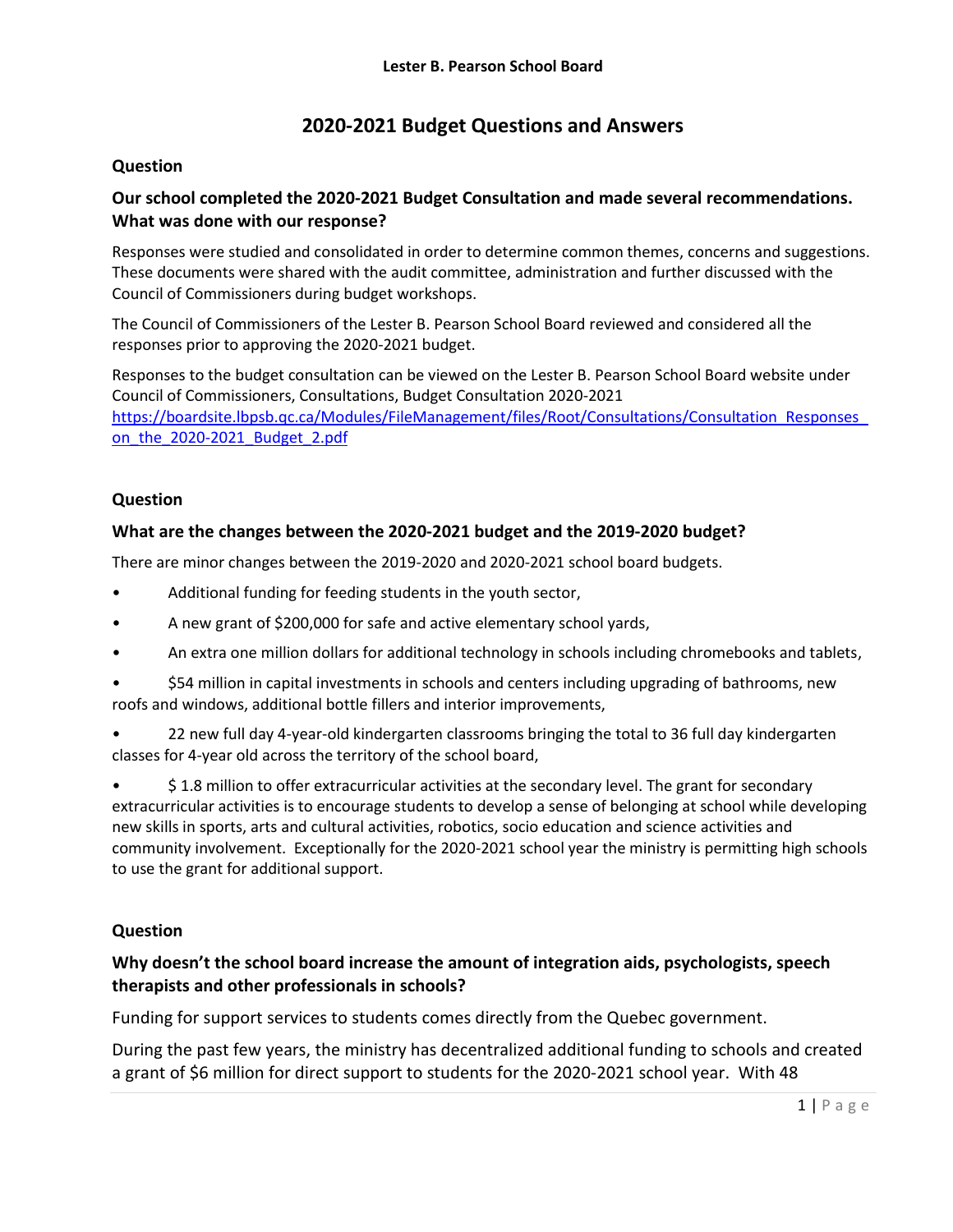elementary and secondary schools and 20,000 students, this amounts to approximately \$300 a student or \$125,000 a school for the equivalent of an additional resource teacher or professional and a part time integration aid or librarian. The additional funding is greatly appreciated but does not satisfy all our student needs throughout the system. Principals and teachers work with the student services team to determine how to best use their resources.

#### **Question**

#### **Are schools and centers permitted to carry over their surplus'?**

The Ministry of Education does not permit the carrying over of most unspent grants. Whatever grant is not spent must be returned to the Ministry by June 30th. Due to the COVID -19 shutdown on March 13<sup>th</sup>, the school board is permitting schools and centers to carry forward the surplus' they might have accrued from school board allocations which they were unable to spend due to the shutdown.

#### **Question**

#### **What is the Board doing to support a green environment?**

On June 22, 2020 the School Board launched a consultation on the Environmental and Sustainability Policy with the consultation closing on September  $15<sup>th</sup>$  2020. The policy which can be reviewed at [https://boardsite.lbpsb.qc.ca/Modules/FileManagement/files/Root/Consultations/LBPSB\\_Environmental\\_an](https://boardsite.lbpsb.qc.ca/Modules/FileManagement/files/Root/Consultations/LBPSB_Environmental_and_Sustainability_Policy_June_16_2020_final.pdf) d Sustainability Policy June 16 2020 final.pdf

The school board continues efforts to reduce water and energy consumption. As buildings are upgraded sinks and toilets have been replaced with new models which use less water. Walk in refrigerators in centers and high schools are being refurbished from water cooled to air cooled. Pilot projects in cafeterias have begun to replace single use dishes and cutlery with reusable tableware.

The school board continues with the use of mass messaging to reduce the use of paper in our buildings. Report cards, daycare and lunchtime fees and school fees are available online. The school board is in the second year of online payments for school fees and plans on having this type of payment available for all schools by 2021-2022.

The school board has increased the amount of water bottle filling stations in schools and centers to encourage heathy habits while reducing the amount of single use plastic bottles used in our buildings. There has been concern regarding lead in Montreal schools drinking water. Large buildings don't have lead service lines. However, other pipe components in schools (e.g. taps, water fountains and soldering) can contain lead, but their levels are much lower. By upgrading water fountains, removing brass fixtures and lead soldering which might leech lead, the school board has eliminated a possible lead contamination source.

In 2017, Montreal's regional public health department conducted a study on lead concentrations in 51 schools. The study showed that drinking the water at school does not significantly increase blood lead levels in 5 and 6-year-old children in elementary schools on the island of Montreal. The greatest source of lead in children's blood are lead levels in homes with lead service lines. Replacing lead service lines in homes is the most efficient way to reduce children's exposure to lead. The study on lead in Montréal elementary schools is available at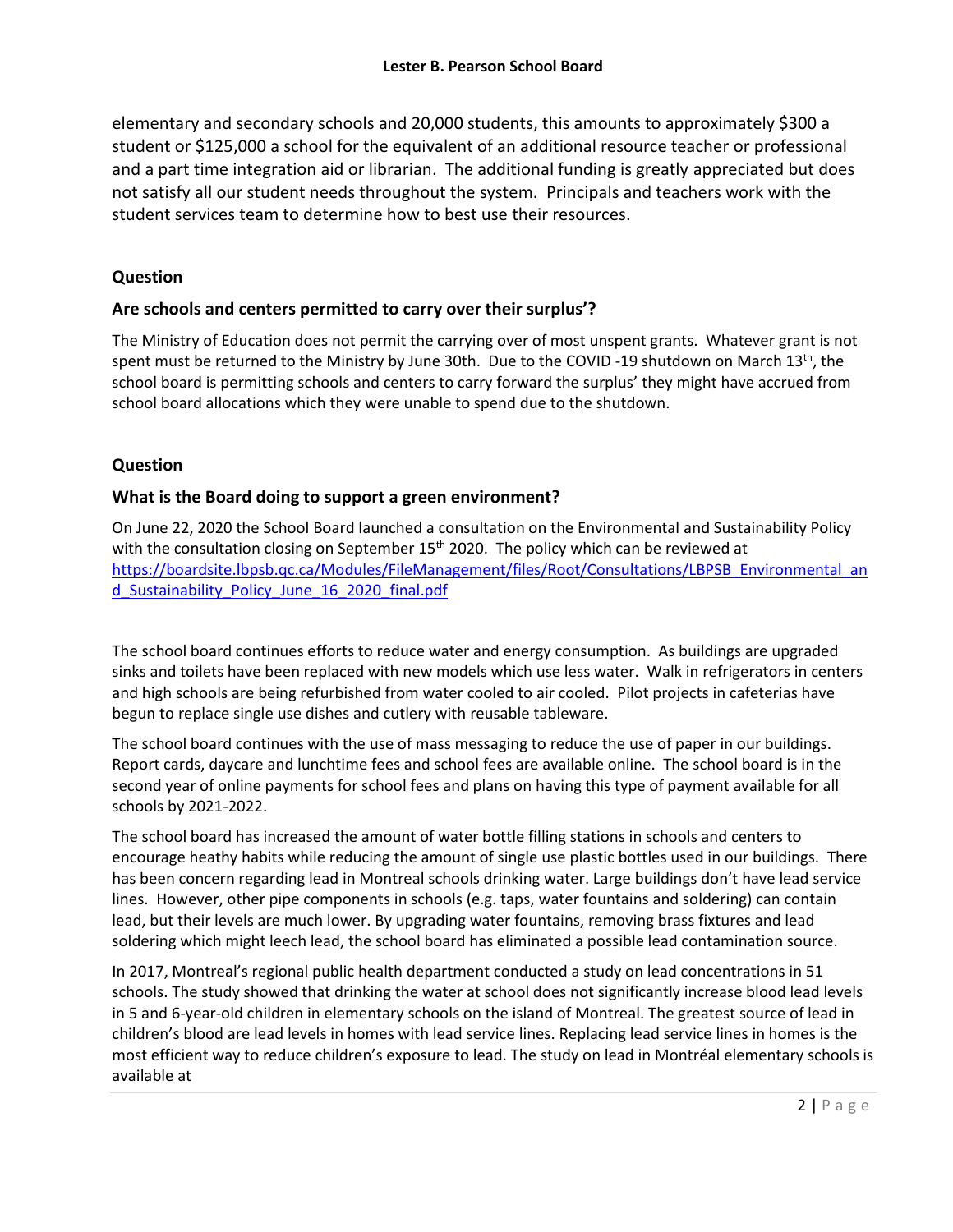[https://santemontreal.qc.ca/professionnels/drsp/publications/publicationdescription/publication/plomb](https://santemontreal.qc.ca/professionnels/drsp/publications/publicationdescription/publication/plomb-ans-leau-potable-de-lile-de-montreal-concentrations-deplomb-dans-leau-potable-des-ecole/)[ans-leau-potable-de-lile-de-montreal-concentrations-deplomb-dans-leau-potable-des-ecole/](https://santemontreal.qc.ca/professionnels/drsp/publications/publicationdescription/publication/plomb-ans-leau-potable-de-lile-de-montreal-concentrations-deplomb-dans-leau-potable-des-ecole/)

Schools off the island of Montreal do not have Lead Service Lines.

## **Question**

# **What will happen if there is a second wave of COVID-19? Will schools and centres be closed again?**

The School Board works closely with the Minister of Education and is following all guidelines for the Back to School Fall 2020 plan. [https://www.quebec.ca/en/health/health-issues/a-z/2019-coronavirus/answers](https://www.quebec.ca/en/health/health-issues/a-z/2019-coronavirus/answers-questions-coronavirus-covid19/questions-answers-education-families-covid-19/#c62686)[questions-coronavirus-covid19/questions-answers-education-families-covid-19/#c62686](https://www.quebec.ca/en/health/health-issues/a-z/2019-coronavirus/answers-questions-coronavirus-covid19/questions-answers-education-families-covid-19/#c62686)

Schools play a crucial role in children's education, development and their mental and physical health. The school board is being prudent and preparing should there be a second wave and the Ministry imposes a school and center lockdown. Some of the preparations include

- Purchase of over \$1 million in teacher laptops to continue online learning
- Purchase of over \$ 1 million in student chromebooks and Ipads if students do not have access to hardware
- Purchase of additional caretaking equipment and cleaning supplies including Electrostatic Spray Disinfectant Systems to sanitize classrooms
- Professional development for teachers to provide online teaching for students

The Minister of Education has indicated that additional expenses incurred due to COVID will be reimbursed to school boards.

## **Question**

## **Are the Board's financial records audited by the Quebec government?**

Quebec school boards are audited twice a year. As the provincial government year-end is March 31st, school boards are required to close their books to have their financial records integrated into the province's financial statements. Independent auditors are hired to apply the audit procedures specified in the "Mandat de verification externe pour l'excercice financier 2020-2021 – Commission scolaires".

Independent auditors audit the financial statements of the Board as at June 30, and the statement of earnings, the statement of accumulated surplus (deficit),the statement of changes in net financial assets (net debt) and the statement of cash flows for the year ended, and a summary of significant accounting policies and other explanatory information. Their responsibility includes expressing an option on the financial statements based upon the audit which is conducted in accordance with Canadian generally accepted auditing standards.

Since the inception of the Board, the opinion of the independent auditors is that the financial statements of the Lester B. Pearson School Board present fairly, in all material respects, its financial position.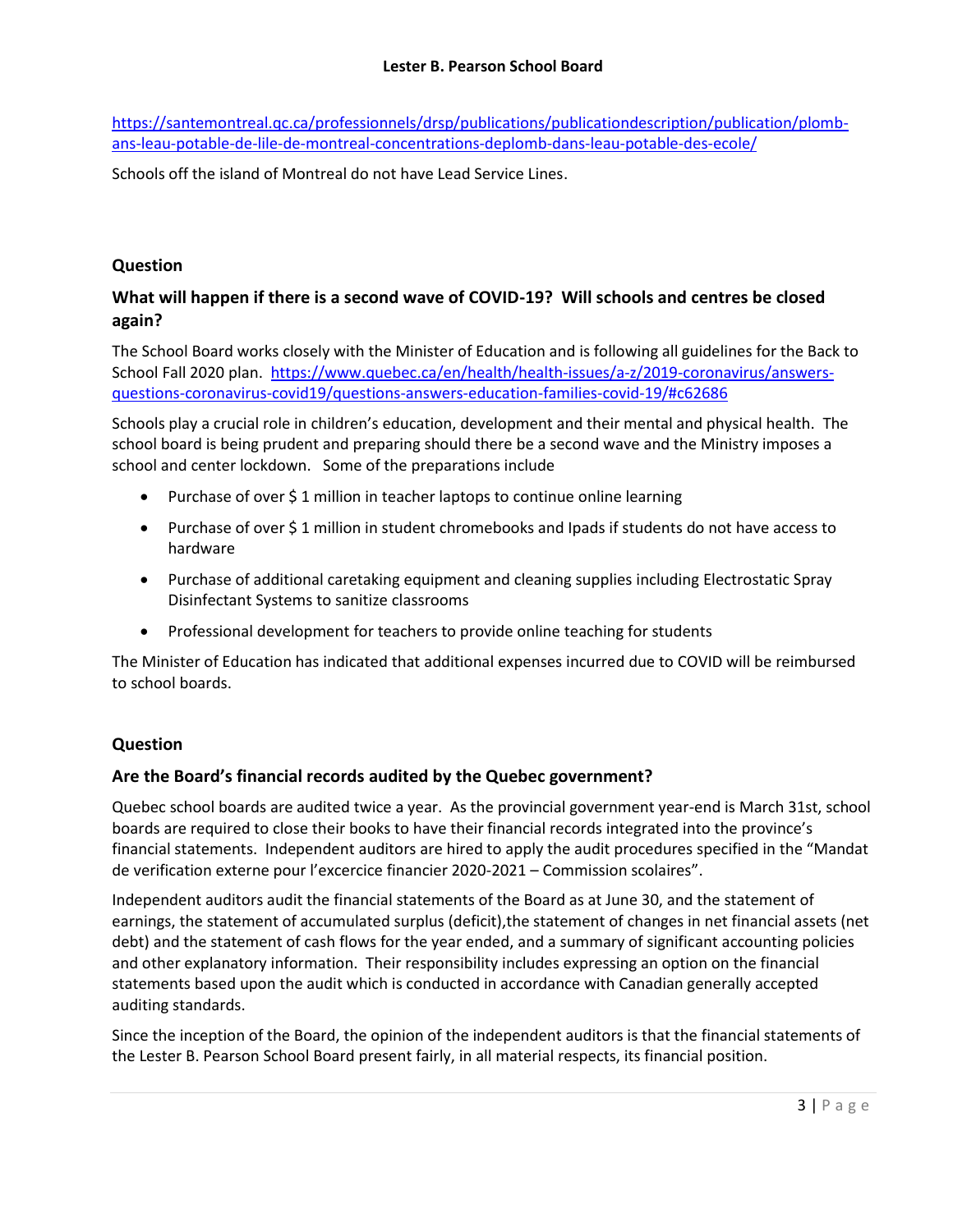The Lester B. Pearson School Board financial statements are available online at <http://www.lbpsb.qc.ca/eng/financial/indexV2.asp>

#### **Question**

# **Why doesn't the Board reduce elementary and secondary class sizes?**

Class sizes are determined by the Quebec government which finances teachers' salaries based upon the defined class ratios. A reduction of 2-3 students per class would require an additional \$13,500,000 in teacher expenses and additional schools to be built to house the extra classrooms. The provincial class ratios are indicated below.

|                           | <b>Average</b> | <b>Maximum</b> |  |
|---------------------------|----------------|----------------|--|
| <b>Elementary Schools</b> |                |                |  |
| 4 year old kindergarten   | 14             | 17             |  |
| 5 year old kindergarten   | 17             | 19             |  |
| Grade 1                   | 20             | 22             |  |
| Grade 2                   | 22             | 24             |  |
| Grade 3                   | 24             | 26             |  |
| Grade 4                   | 24             | 26             |  |
| Grade 5                   | 24             | 26             |  |
| Grade 6                   | 24             | 26             |  |
|                           |                |                |  |
| <b>Secondary schools</b>  |                |                |  |
| Secondary 1               | 26             | 28             |  |
| Secondary 2               | 27             | 29             |  |
| Secondary 3               | 30             | 32             |  |
| Secondary 4               | 30             | 32             |  |
| Secondary 5               | 30             | 32             |  |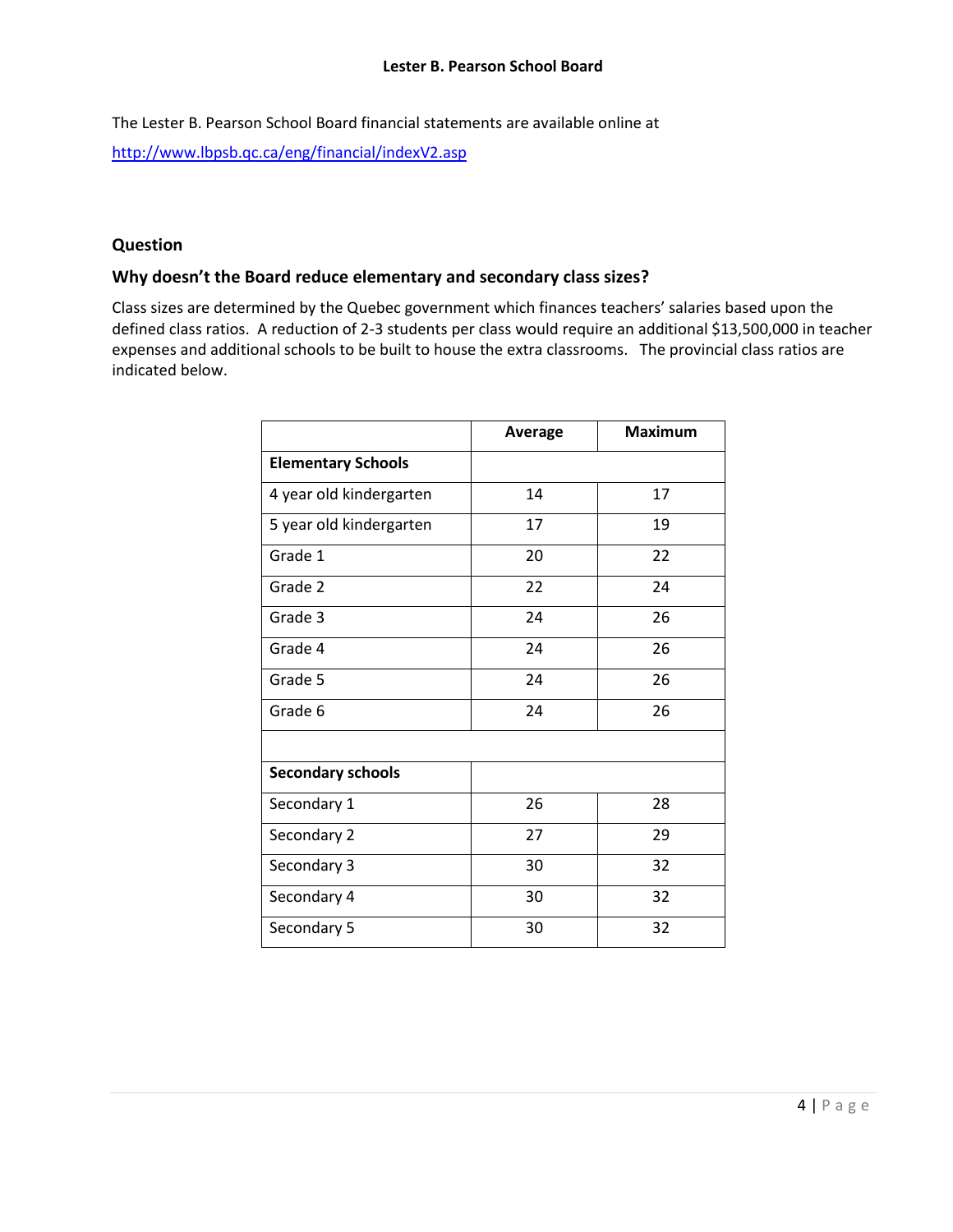#### **Question**

## **What is the Lester B. Pearson School Board's annual budget? What is the breakdown for revenue and expenditures?**

The Lester B. Pearson School Board has a balanced budget for the 2020-2021 school year of \$317,894,805 in revenues, and \$317,894,805 in expenses.

#### Lester B. Pearson School Board Budget 2020-2021: Revenue & Expense Summary for the period ending in June 30th

|                                           |                  | 2019-2020     | 2020-2021     | <b>Budget variance</b> |
|-------------------------------------------|------------------|---------------|---------------|------------------------|
|                                           | 2018-2019 Actual | <b>Budget</b> | <b>Budget</b> | 2020-2021 vs 19-20     |
|                                           |                  |               |               |                        |
| <b>REVENUES</b>                           |                  |               |               |                        |
| MEES operating grants                     | 208,054,545      | 212,191,475   | 216,458,675   | 4,267,200              |
| Other grants                              | 2,869,731        | 2,830,336     | 2,830,336     | 0                      |
| School taxes                              | 64,987,262       | 63,372,168    | 62,650,995    | $-721,173$             |
| Other operating revenues                  | 27,125,126       | 30,194,413    | 27,703,900    | $-2,490,513$           |
| Transportation grants                     | 6,246,244        | 7,930,396     | 8,250,899     | 320,503                |
| Total revenues                            | 309,282,908      | 316,518,788   | 317,894,805   | 1,376,017              |
|                                           |                  |               |               |                        |
| EXPENDITURES                              |                  |               |               |                        |
| Teaching services                         | 143,280,393      | 157, 125, 943 | 149,081,179   | $-8,044,764$           |
| Educational support                       | 75,997,593       | 71,734,348    | 78,542,515    | 6,808,167              |
| Extracurricular activities                | 13,304,829       | 13,326,657    | 13,175,549    | $-151,108$             |
| Transportation                            | 13,882,048       | 13,958,746    | 14,711,056    | 752,310                |
| Administratives expenses                  | 13,320,258       | 15,625,981    | 13,112,232    | $-2,513,749$           |
| Energy                                    | 5,596,881        | 5,400,000     | 5,065,000     | $-335,000$             |
| Amortization of property and equipment    | 14,458,266       | 13,529,956    | 14,724,010    | 1,194,054              |
| Maintenance and caretaking                | 16,210,075       | 14,082,029    | 15,117,952    | 1,035,923              |
| Financing costs                           | 11,525           | 200,000       | 200,000       | 0                      |
| Subsidized schools in the public interest | 10,919,348       | 11,451,345    | 11,334,976    | $-116,369$             |
| Other                                     | 2,718,853        | 856,000       | 2,830,336     | 1,974,336              |
| <b>Total expenditures</b>                 | 309,700,069      | 317,291,005   | 317,894,805   | 603,800                |
| Net results for the year                  | $-417,161$       | $-772,217$    | 0             | 772,217                |